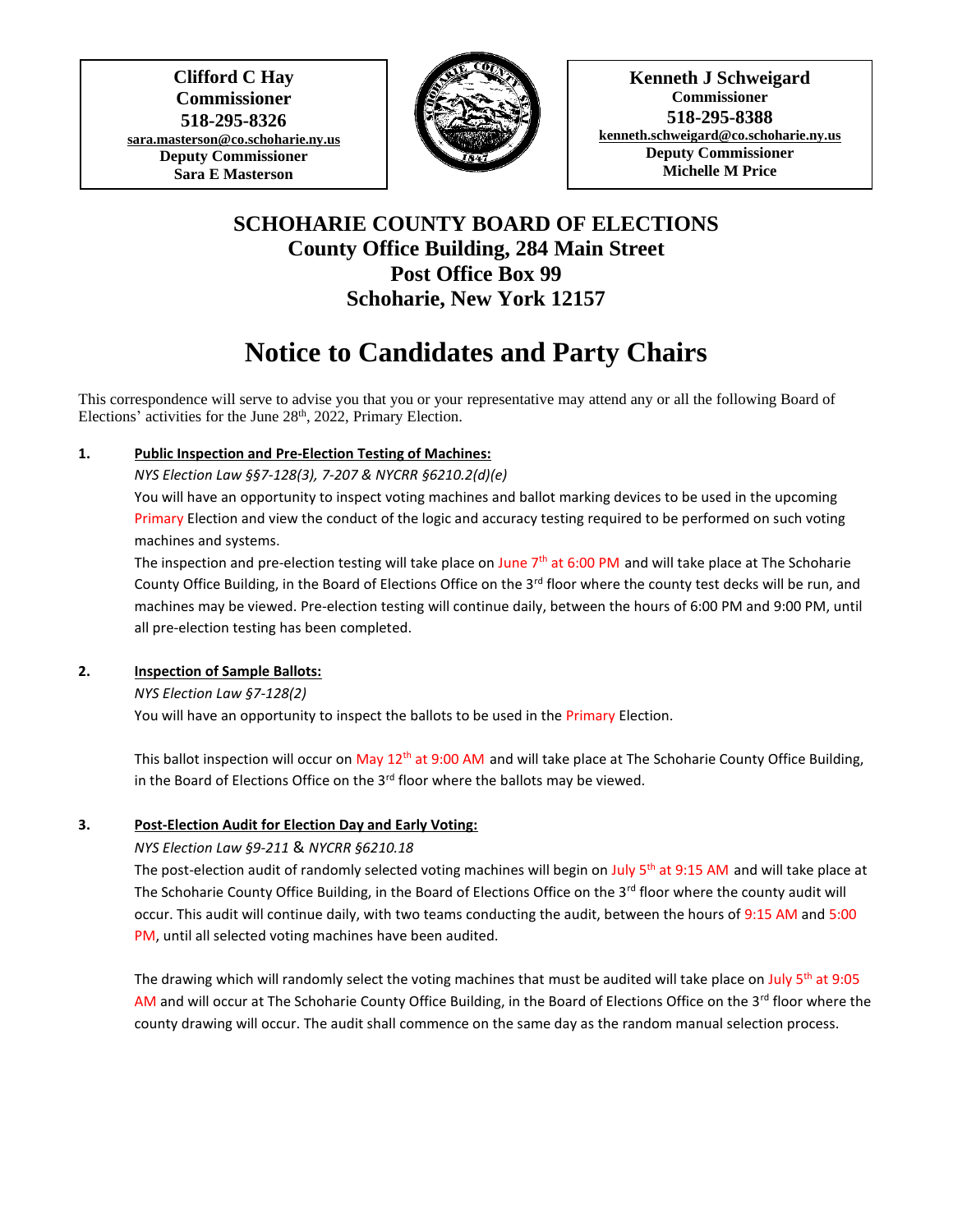#### **a. Scanners Used to Count Absentee Ballots Prior to Election Day (Audit):**

#### *NYS Election Law §9-211(2)*

The scanner(s) will be audited from three percent of Election Districts within three days after any Election Day (Early Canvassed Ballots). This audit will take place on July 5<sup>th</sup> at 9:15 AM and will occur at The Schoharie County Office Building, in the Board of Elections Office on the 3<sup>rd</sup> floor.

#### **4. Recanvass:**

#### *NYS Election Law §9-208*

The recanvass of all voting machines will begin on June  $30<sup>th</sup>$  at 9:00 AM and will take place at The Schoharie County Office Building, in the Board of Elections Office on the  $3<sup>rd</sup>$  floor where the county recanvass will occur. This recanvass of these ballots will continue daily, with two teams conducting the recanvass, between the hours of 9:00 AM and 5:00 PM, until all voting machines have been recanvassed.

#### **5. Rolling Canvass of Absentee, Special and Military Ballots:**

#### *NYS Election Law §9-209(1)(2)*

The rolling canvass of absentee, special and military ballots will begin within 4 days of receipt. The canvass starting date is on May  $17<sup>th</sup>$  at 3:00 PM and will take place at The Schoharie County Office Building, in the Board of Elections Office on the 3<sup>rd</sup> floor. The canvass of these ballots will continue Tuesdays and Fridays. There will be two teams conducting the canvass, between the hours of 3:00 PM and 5:00 PM, until all ballots have been canvassed.

On or after Election Day, the canvass will be conducted within one day of receipt. The canvass shall end no later than July 6<sup>th</sup> at 3:00 PM and will take place at The Schoharie County Office Building, in the Board of Elections Office on the 3 rd floor.

# **a. Scanning of Canvassed Ballots Prior to Election Day:**

#### *NYS Election Law §9-209(6)(b)(c)*

Ballots canvassed during this time will be scanned on June 17, 2022, at 9:00 AM. Absentee ballots received after this date will continue to be canvassed Tuesdays and Fridays, and those ballots will be scanned after the close of polls on the last day of early voting on 6/27/2022 at 9:00 AM.

# **b. Scanning of Canvassed Ballots Post Election Day:**

#### *NYS Election Law §9-209(6)(b)(iii)*

The scanning of ballots canvassed after Election Day will continue July 6<sup>th</sup> at 3:00 PM and will take place at The Schoharie County Office Building, in the Board of Elections Office on the 3<sup>rd</sup> floor.

#### **6. Review Invalid Absentee, Military, Special, Undeliverable and Defects Not Cured Timely:**

#### *NYS Election Law §9-209(8)(a)*

Within four business days after Election Day, the county will review the Absentee, Military and Special Ballots found to be invalid, undeliverable, or containing defects that have not been timely cured. This review will take place on July 1<sup>st</sup> at 10:00 AM and will occur at The Schoharie County Office Building, in the Board of Elections Office on the 3<sup>rd</sup> floor.

# **7. Canvass and Casting of Affidavits:**

# *NYS Election Law §9-209(7)(a)*

The county will canvass the Affidavits four business days after Election Day. This canvass will take place on July  $6<sup>th</sup>$ 10:00 AM and will occur at The Schoharie County Office Building, in the Board of Elections Office on the 3<sup>rd</sup> floor.